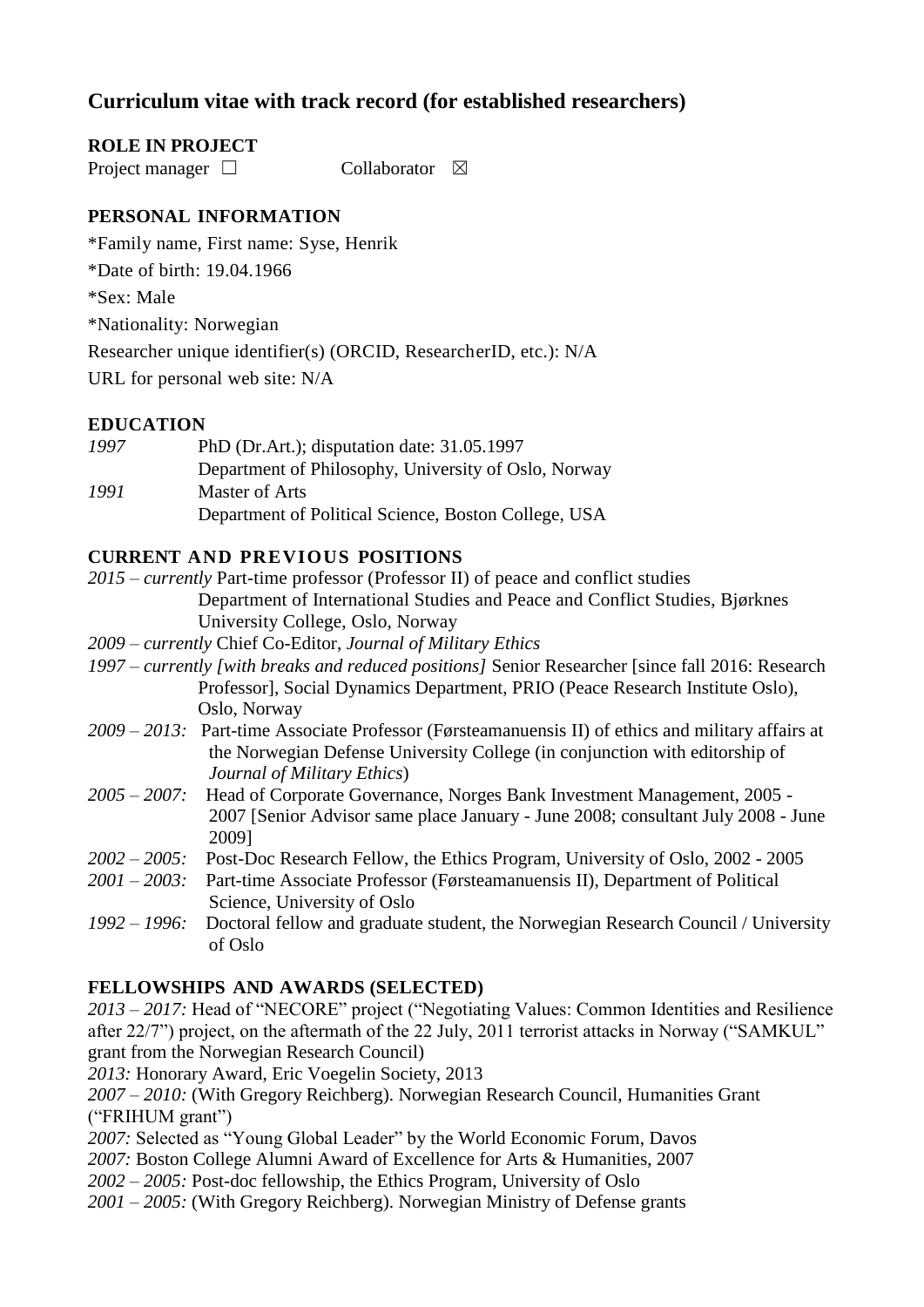*2000 – 2004:* (With Gregory Reichberg). Norwegian Research Council, Strategic Institute Program grant

*2000 – 2001:* Nansenfondet grants

#### *1999:* (With Gregory Reichberg). Earhart Foundation Grant

*1998:* C. J. Hambro's Award for excellence in political writing

- *1997 – 1999:* Research scholarship, PRIO (funded by the Norwegian Ministry of Defense)
- *1992 – 1996:* Doctoral scholarship, Norwegian Research Council
- *1989 – 1991:* Norway-America Association scholarships
- *1989 – 1990:* Fulbright Foundation scholarship
- *1989 – 1990:* Sons of Norway Foundation scholarship

**MOBILITY** (*research stays abroad lasting more than three months*)

*Many shorter research stays, but none longer than three months since Master's degree 1989 – 91.*

#### **SUPERVISION OF GRADUATE STUDENTS AND RESEARCH FELLOWS**

*PhD Students:*

*Completed 2016:* Lars Christie, University of Oslo, philosophy, co-supervisor

*Completed 2014:* Morten Magelssen, University of Oslo, medicine / medical ethics, co-supervisor *Completed 2013:* Trond Nerland, University of Oslo, English, one of two main doctoral supervisors *Completed 2011:* Cathinka Lerstad, University of Miami, political science, co-supervisor *Completed 2008:* Ingvill Thorson Plesner, University of Oslo, law, one of two main doctoral supervisors

*Completed 2007:* Lene Bomann-Larsen, University of Oslo, philosophy, main doctoral supervisor

*In addition, supervision or co-supervision of approximately 12 Master's students, mostly at the University of Oslo.*

### **TEACHING ACTIVITIES**

*See "current and previous positions" above; also regular adjunct teaching at the University of Oslo, the Norwegian Defense University College, BI (Norwegian Business School), and MF (the Norwegian Free School of Theology); also active as freelance lecturer.*

### **ORGANISATION OF SCIENTIFIC MEETINGS**

*Supervisor or co-supervisor at several research and students' conferences in Oslo and abroad. (Please contact me for more information, if necessary.)*

### **INSTITUTIONAL RESPONSIBILITIES**

*See "current and previous positions" and "fellowships and awards" above. Also:*

*1998 – 2001* Research Program Leader for "Ethics, Norms, and Identities" Research Program at PRIO.

### **COMMISSIONS OF TRUST**

*Academic peer-reviewer for several journals.* 

*Here is, in addition, a selection of relevant committee assignments:*

*2015 – currently:* Member of the Norwegian Nobel Committee (Vice Chair since May 2017)

*2012 – currently:* Member of the board of AKO Foundation (international charitable foundation), London, UK

*2010 – currently:* Member of the board of Bjørknes University College, Oslo, Norway

- *2008 – currently:* Member of the board and advisor on ethical issues, AKO Capital, London, UK
- *2002 – 2016:* Member of the Norwegian Press Complaints Commission
- *2001 – 2009:* Associate Editor of *Journal of Military Ethics*
- *2001 – 2007:* Member of the editorial board of *Security Dialogue*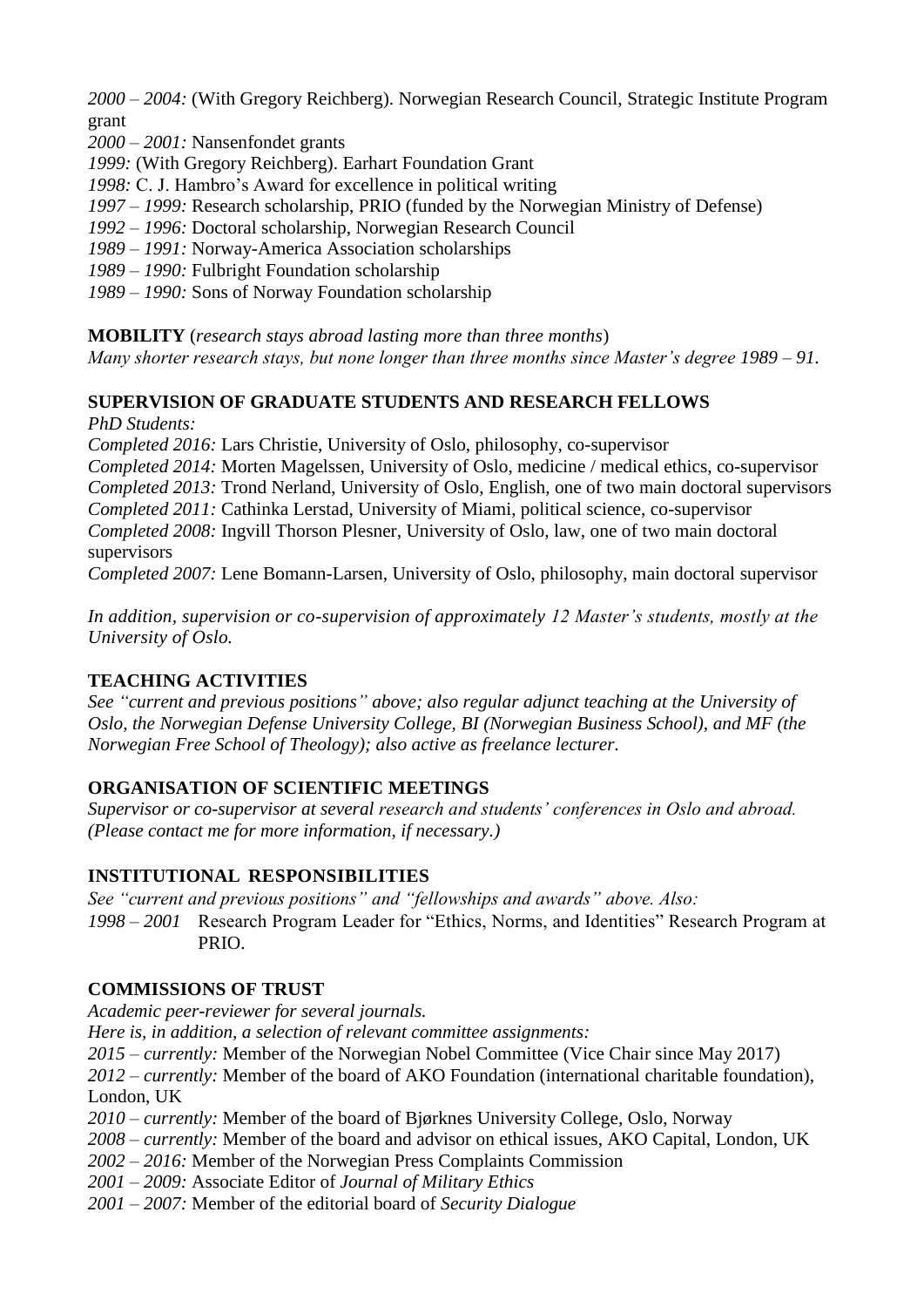*1997 – 2001:* Member of the board of the Ethics Program of the Norwegian Research Council

### **MEMBERSHIPS OF SCIENTIFIC SOCIETIES**

*From 2015:* The American Academy of Religion *From 2013:* The International Society of Military Ethics *From 1994:* The Eric Voegelin Society *From 1992:* American Political Science Association

### **MAJOR COLLABORATIONS**

- *I have taken part in several international/collaborative projects at PRIO, such as the Comparative Ethics of War project (2006 – 2014), headed by Gregory Reichberg, which involved researchers from institutions of higher learning in the US, the UK, Israel, and Japan.*
- *2013 – 2017: Institutional collaboration with UCLA (University of California, Los Angeles) (associate professor Francis Steen), University of Agder (professor Odin Lysaker), and the University of Oslo (associate professors Kjersti Thorbjørnsrud and Tine U. Figenschou) in the NECORE project ("Negotiating Values: Common Identities and Resilience after 22/7"), see also "fellowships and awards" above.*
- *2004 – 2013: Collaboration with Australian National University, Graduate Studies in International Affairs Program, on Master's Degree teaching and course development in conjunction with teaching at Bjørknes University College.*

### **PROJECT MANAGEMENT EXPERIENCE**

- Directing the NECORE project (2013–2017).
- Editing *Journal of Military Ethics* (since 2009).
- Building up and organizing the Corporate Governance section of Norges Bank Investment Management (2005 – 2007).

## **TRACK RECORD / MAJOR PUBLICATIONS:**

My total number of academic publications during my career: **ca. 95** (this encompasses articles, books, and edited volumes relevant to my academic research currently listed in my CV, not including op-eds and newspaper articles or issues edited of *Journal of Military Ethics*).

Ten selected peer-reviewed publications from last ten years:

- (With Gregory Reichberg). "Threats and Coercive Diplomacy ", *Ethics and International Affairs*, vol. 32, no. 2, pp. 179–202, 2018.
- (With Asbjørn Bjornes). "Memory and Conflict", in: *Unity in Diversity, Essays in Honour of Helge Høibraaten*, eds. Kjartan K. Mikalsen, Erling Skjei, and Audun Øfsti. Oslo: Novus Forlag, 2016.
- (With Odin Lysaker). "The Dignity in Free Speech: Civility Norms in Post-Terror Societies", *Nordic Journal of Human Rights*, vol. 34, no. 2, pp.104–123, 2016.
- "Dronenes etikk: Noen glimt fra debatten" ["The Ethics of Drones: Some Snapshots from the Debate"], in: *Når dronene våkner: Autonome våpensystemer og robotisering av krig*, eds. Tor Arne Berntsen, Gjert Lage Dyndal, and Sigrid R. Johansen, 2016. Oslo: Cappelen Damm, 2016.
- (With Odin Lysaker). "Å tolerere satire: Ytringsfrihetens moralske ansvar" ["Tolerating Satire: The Moral Responsibility of the Freedom of Speech"], *Sosiologi i dag*, vol. 45, no. 4, pp. 38–66, 2015.
- (With Kristoffer Liden). "The Politics of Peace and Law: Realism, Internationalism and the Cosmopolitan Challenge", in: *Promoting Peace through International Law*, eds. Cecilie M. Baillet and Kjetil M. Larsen. Oxford: Oxford University Press, 2015.